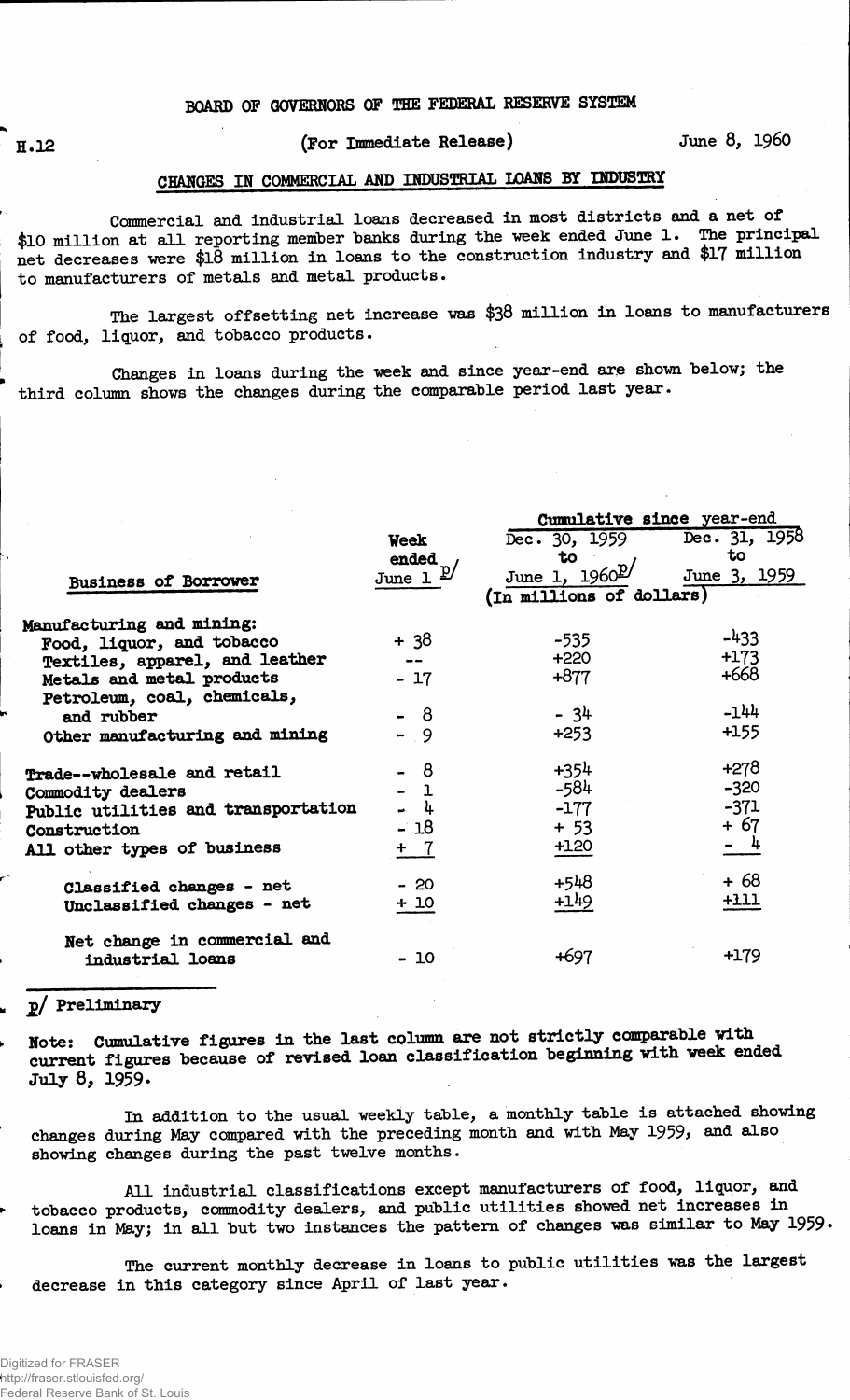#### $H.12(a)$

 $\chi_2<\chi_1$ 

#### CHANGES IN COMMERCIAL AND INDUSTRIAL LOANS OF A SAMPLE OF WEEKLY REPORTING MEMBER BANKS BY INDUSTRY AND FEDERAL RESERVE DISTRICT,

WEEK ENDED WEDNESDAY, JUNE 1, 1960

|                                                  | All Dis-                                                                                                                                                                 |               | <b>Nev</b>     | Phila-                                                | Cleve-        | Rich-         |                                                                                                                                                                                                                                                                                                                                                                 |                                        | st.     | Minne-Kansas                              |               |              | San Fran-       |
|--------------------------------------------------|--------------------------------------------------------------------------------------------------------------------------------------------------------------------------|---------------|----------------|-------------------------------------------------------|---------------|---------------|-----------------------------------------------------------------------------------------------------------------------------------------------------------------------------------------------------------------------------------------------------------------------------------------------------------------------------------------------------------------|----------------------------------------|---------|-------------------------------------------|---------------|--------------|-----------------|
| Business of Borrower                             | tricts $P$ /                                                                                                                                                             | <b>Boston</b> |                | York delphia                                          | <b>land</b>   |               |                                                                                                                                                                                                                                                                                                                                                                 | mond Atlanta Chicago Louis apolis City |         |                                           |               |              | Dallas cisco P/ |
|                                                  |                                                                                                                                                                          |               |                |                                                       |               |               | (In millions of dollars)                                                                                                                                                                                                                                                                                                                                        |                                        |         |                                           |               |              |                 |
| Manufacturing and mining:                        |                                                                                                                                                                          |               |                |                                                       |               |               |                                                                                                                                                                                                                                                                                                                                                                 |                                        |         |                                           |               |              |                 |
| Food, liquor, and tobacco                        | $+37.8$                                                                                                                                                                  |               | $+1.5 +34.0$   |                                                       | $-.6 -$       | $- 0.8$       | $-2.6$                                                                                                                                                                                                                                                                                                                                                          |                                        |         | $+1.0 - 1.8 + 1.0 + .5 - .7 + 6.3$        |               |              |                 |
| Textiles, apparel, and leather                   | $+$ $\cdot$ 3                                                                                                                                                            |               | $+4.5 + 2.4$   |                                                       | $-.2 + 1.0$   | $+ .3$        | $- .5$                                                                                                                                                                                                                                                                                                                                                          | $+1.1$                                 |         | $-8.7$ - + .2                             |               | $-.1 + .3$   |                 |
| Metals and metal products (including             |                                                                                                                                                                          |               |                |                                                       |               |               |                                                                                                                                                                                                                                                                                                                                                                 |                                        |         |                                           |               |              |                 |
| machinery & transportation equipment)            | $-16.7$                                                                                                                                                                  |               |                | $+5.6 - 8.0 + 1.2 + 2.2 + .5$                         |               |               | $+$ $\cdot 7$                                                                                                                                                                                                                                                                                                                                                   | $-13.0$                                |         | $-4.0$ $-1.4$ $-2.4$ $-$                  |               |              | $+1.9$          |
| Petroleum, coal, chemicals, and rubber           | $-7.7$                                                                                                                                                                   |               |                | $+4.8$ -18.1 + .1 -1.9 --<br>- .2 + .4 + .1 -3.6 + .1 |               |               | $-.6$                                                                                                                                                                                                                                                                                                                                                           | $+$ $\cdot 7$                          |         | $-3 + .2 + .6 + 7.3$                      |               |              | - .5            |
| Other manufacturing and mining                   | - 9.4                                                                                                                                                                    |               |                |                                                       |               |               | $- .3$                                                                                                                                                                                                                                                                                                                                                          | $-5.5$                                 |         | $+1.3 + .5 - .3$                          |               | -1.6         | $- 0.3$         |
| <b>Trade:</b>                                    |                                                                                                                                                                          |               |                |                                                       |               |               |                                                                                                                                                                                                                                                                                                                                                                 |                                        |         |                                           |               |              |                 |
| Wholesale                                        |                                                                                                                                                                          |               |                |                                                       |               |               |                                                                                                                                                                                                                                                                                                                                                                 |                                        |         |                                           |               |              |                 |
| Retail                                           | $\begin{pmatrix} -8.3 \\ -1.9 + 4.1 + 4 - 1.0 - 3 - 1.2 - 6.2 + 3 - 4.3 \\ -3.3 - 3.3 - 3.3 \end{pmatrix}$ + 1.9 + 4.1 + .4 -1.0 - 3 -1.2 - 6.2 + .2 -- + .3 (-1.4) -3.3 |               |                |                                                       |               |               |                                                                                                                                                                                                                                                                                                                                                                 |                                        |         |                                           |               |              |                 |
| Commodity dealers                                | $-1.1$                                                                                                                                                                   |               |                | $-3.8$ +10.3 + .8 + .1 + .6                           |               |               | $ \lambda$                                                                                                                                                                                                                                                                                                                                                      |                                        |         | $-4.4$ - 3.0 + .4 -1.9 + .4 - .2          |               |              |                 |
| Public utilities (including transportation)      | $-3.6$                                                                                                                                                                   |               | $+1.3 - 1.4$   | $-1.3$                                                | $-1.6$        | $+ 0.5$       | $-1.0$                                                                                                                                                                                                                                                                                                                                                          |                                        |         | $+$ $\cdot$ 4 $+$ $\cdot$ 2 $+$ $\cdot$ 1 | $\frac{1}{2}$ | $+$ $\Omega$ | $- .9$          |
| Construction                                     | $-18.2$                                                                                                                                                                  |               | $+ 0.7 -11.4$  |                                                       | $-5.5 - 5$    | $\frac{1}{4}$ | $-.2$                                                                                                                                                                                                                                                                                                                                                           |                                        |         | $-2.2 + .8 + 1.6 + .5 + 1.2$              |               |              | $-2.8$          |
| All other types of business                      | $+ 7.1$                                                                                                                                                                  |               | $-1.7$ $+12.3$ | $-1.7$                                                | $+2.2 - .1$   |               | $-0.3$                                                                                                                                                                                                                                                                                                                                                          |                                        |         | $+2.5 + .1 + .3 + .2$                     |               | $-8.4$       | $+1.7$          |
| Net change in classified loans $1/$              | $-19.8$                                                                                                                                                                  |               | $+10.1 +24.3$  | -5.8                                                  | $-3-1$ + $-7$ |               | $-5.0$                                                                                                                                                                                                                                                                                                                                                          |                                        |         | $-24.0$ $-16.8$ $+2.4$ $-2.9$             |               |              | $-3.2 + 3.5$    |
| Unclassified changes - net                       | $+9.8$                                                                                                                                                                   |               | $-1 + 8.7$     |                                                       | $+ .8 + .1$   | $-3.7$        | $\frac{1}{2} \sum_{i=1}^{n} \frac{1}{2} \sum_{j=1}^{n} \frac{1}{2} \sum_{j=1}^{n} \frac{1}{2} \sum_{j=1}^{n} \frac{1}{2} \sum_{j=1}^{n} \frac{1}{2} \sum_{j=1}^{n} \frac{1}{2} \sum_{j=1}^{n} \frac{1}{2} \sum_{j=1}^{n} \frac{1}{2} \sum_{j=1}^{n} \frac{1}{2} \sum_{j=1}^{n} \frac{1}{2} \sum_{j=1}^{n} \frac{1}{2} \sum_{j=1}^{n} \frac{1}{2} \sum_{j=1}^{n$ |                                        |         | $+1.0 + 0.4 + 0.2 + 0.1 +$                |               |              | $+2.5$          |
| Net change in commercial and<br>industrial loans | $-10.0$                                                                                                                                                                  | $+10.0 +33.0$ |                | $-5.0$                                                | $-2.0$        | $-3.0$        | $-5.0$                                                                                                                                                                                                                                                                                                                                                          | $-23.0$                                | $-16.0$ | $\frac{1}{2}$ and $\frac{1}{2}$           | $-2.0$        | $-3.0$       | $+6.0$          |

p/ Preliminary; final totals will appear in the F. R. Bulletin and San Francisco District figures appear in a release of the Reserve Bank. 1/ About 210 weekly reporting member banks are reporting changes in their larger loans as to industry; these banks hold about 95 per cent of total commercial and industrial loans of all weekly reporting member banks and about 75 per cent of those of all commercial banks.